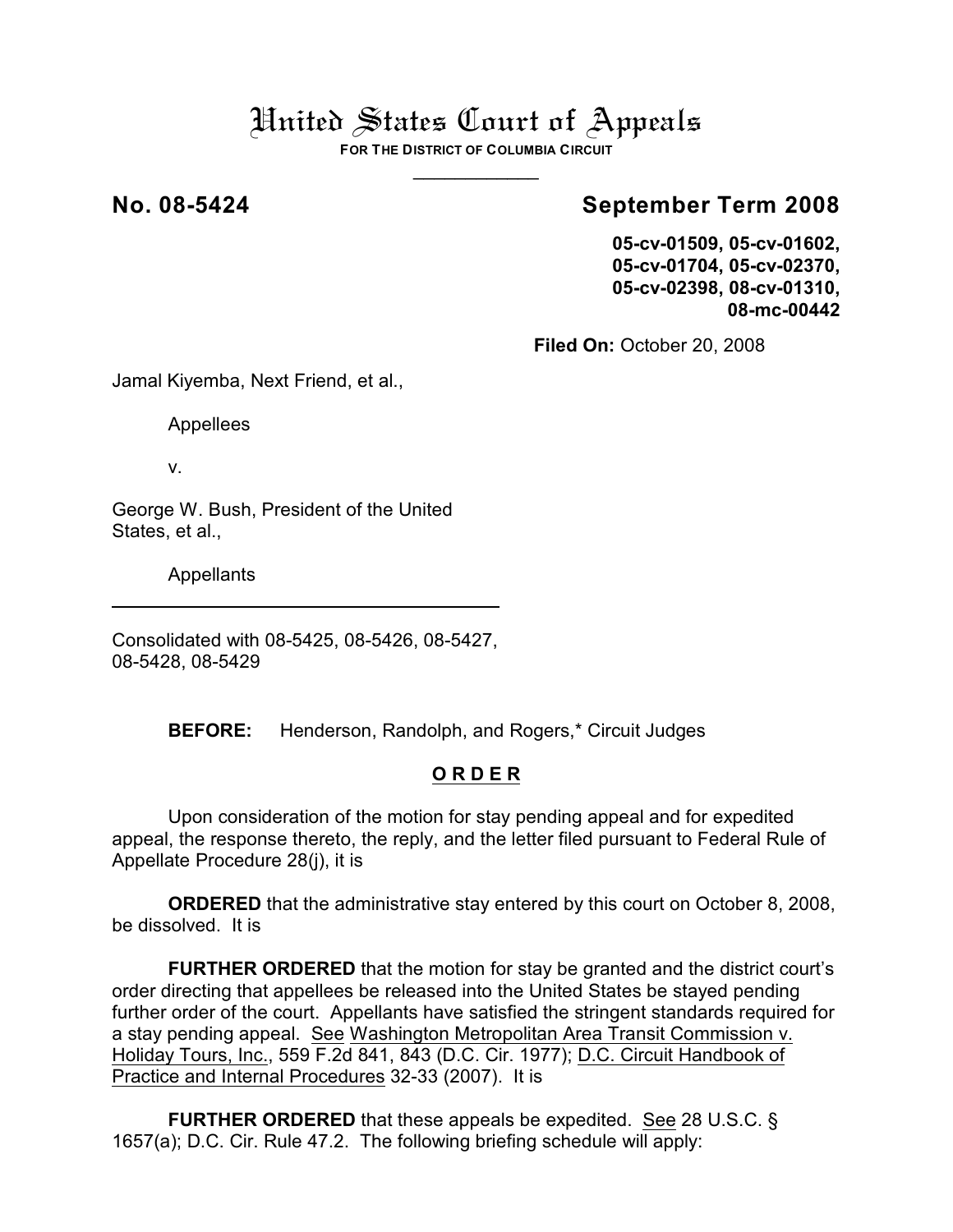# United States Court of Appeals

**FOR THE DISTRICT OF COLUMBIA CIRCUIT** \_\_\_\_\_\_\_\_\_\_\_\_

## **No. 08-5424 September Term 2008**

Appellants' Brief Contract Contract Contract October 24, 2008 (not to exceed 14,000 words)

| Appendix                                               | October 24, 2008 |
|--------------------------------------------------------|------------------|
| Appellees' Joint Brief<br>(not to exceed 14,000 words) | October 31, 2008 |
| <b>Reply Brief</b><br>(not to exceed 7,000 words)      | November 7, 2008 |

The parties are directed to file and serve their briefs by hand. This panel will hear oral argument in these consolidated cases on November 24, 2008, at 9:30 a.m.

## **Per Curiam**

\* A separate statement by Circuit Judge Rogers, dissenting from the grant of the motion for stay, is attached.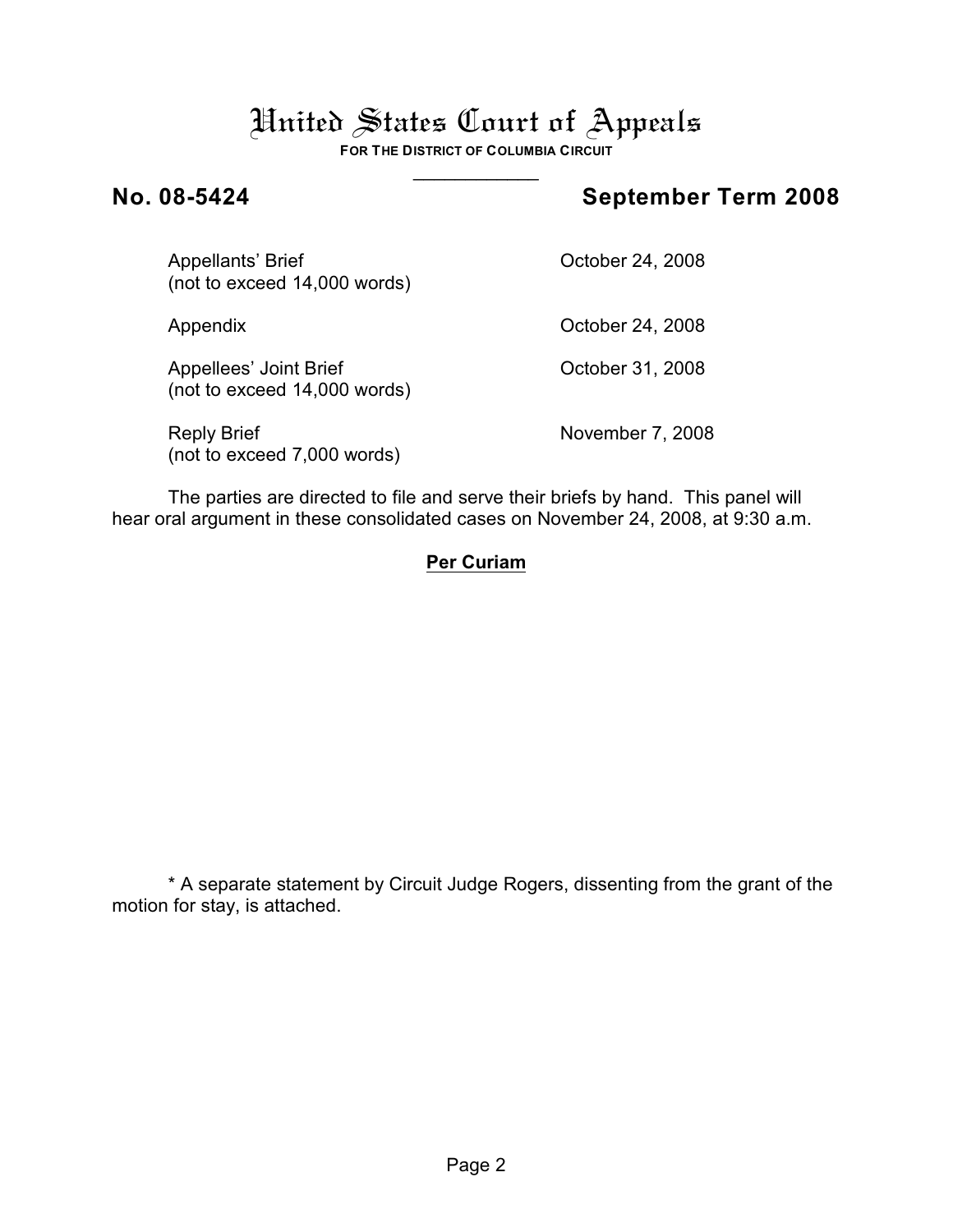ROGERS, *Circuit Judge*, dissenting from the grant of a stay pending appeal of the habeas order of release on conditions. Petitioners are 17 Uighurs who were turned over to United States officials in Pakistan in 2001 upon payment of a bounty. For over 6 years, they have been imprisoned in the military prison at Guantanamo Bay ("Guantanamo"). Petitioners began filing habeas corpus petitions in July 2005. After this court held the government had failed to present evidence to support a finding that one of the petitioners was an enemy combatant, *Parhat v. Gates*, 532 F.3d 834, 854 (D.C. Cir. 2008), the government advised the district court that the other petitioners also were not enemy combatants. Pet'rs' Opp'n to Stay, Ex. G. The government also advised the district court that although it had made diplomatic efforts over several years to identify a country willing to receive these petitioners, its efforts had been in vain, and it could not state when petitioners could be released to another country. *In re Guantanamo Bay Detainee Litig.*, Misc. No. 08-442, Mem. Op. at 9 (D.D.C. Oct. 9, 2008); Mot. Status Hr'g Tr. at 10-11 (Oct. 7, 2008). The district court granted the writs and scheduled a hearing on conditions of release. It denied the government's motion for a stay pending appeal. Now, in requesting a stay from this court of the district court's order granting the writs, the government seeks the continued imprisonment of petitioners at Guantanamo.

In *Boumediene v. Bush,* 128 S. Ct. 2229 (2008), the Supreme Court held that the Constitution entitles persons imprisoned at Guantanamo "to the privilege of habeas corpus to challenge the legality of their detention," *id.* at 2262, and that a court's power under the writ must include "authority to . . . issue . . . an order directing the prisoner's release," *id.* at 2271. *See also Boumediene v. Bush*, 476 F.3d 981, 994 (D.C. Cir. 2007) (Rogers, J., dissenting). On October 7, 2008, the district court in these habeas proceedings did exactly that, granting the petitioners' writs and ordering that they be brought to the United States and released. Their release was to be subject to conditions to be determined by the district court in light of the views of the Department of Homeland Security and proffers regarding housing and supervision made by their counsel. The court's release order was based on findings that are either uncontested by the government or clearly supported by the record. The government had filed no returns to the writs filed by ten of the petitioners, and the returns in response to the remainder consisted only of the hearing records from Combatant Status Review Tribunals ("CSRTs"), the type of record the court found wanting in *Parhat*. Although expressly offered the opportunity by the district court, the government presented no evidence that the petitioners pose a threat to the national security of the United States or the safety of the community or any person. Mot. Status Hr'g Tr. at 10-11 (Oct. 7, 2008); *see* 8 U.S.C. § 1226a(a)(6); *Clark v. Martinez*, 543 U.S. 371, 387 (2005) (O'Connor, J., concurring).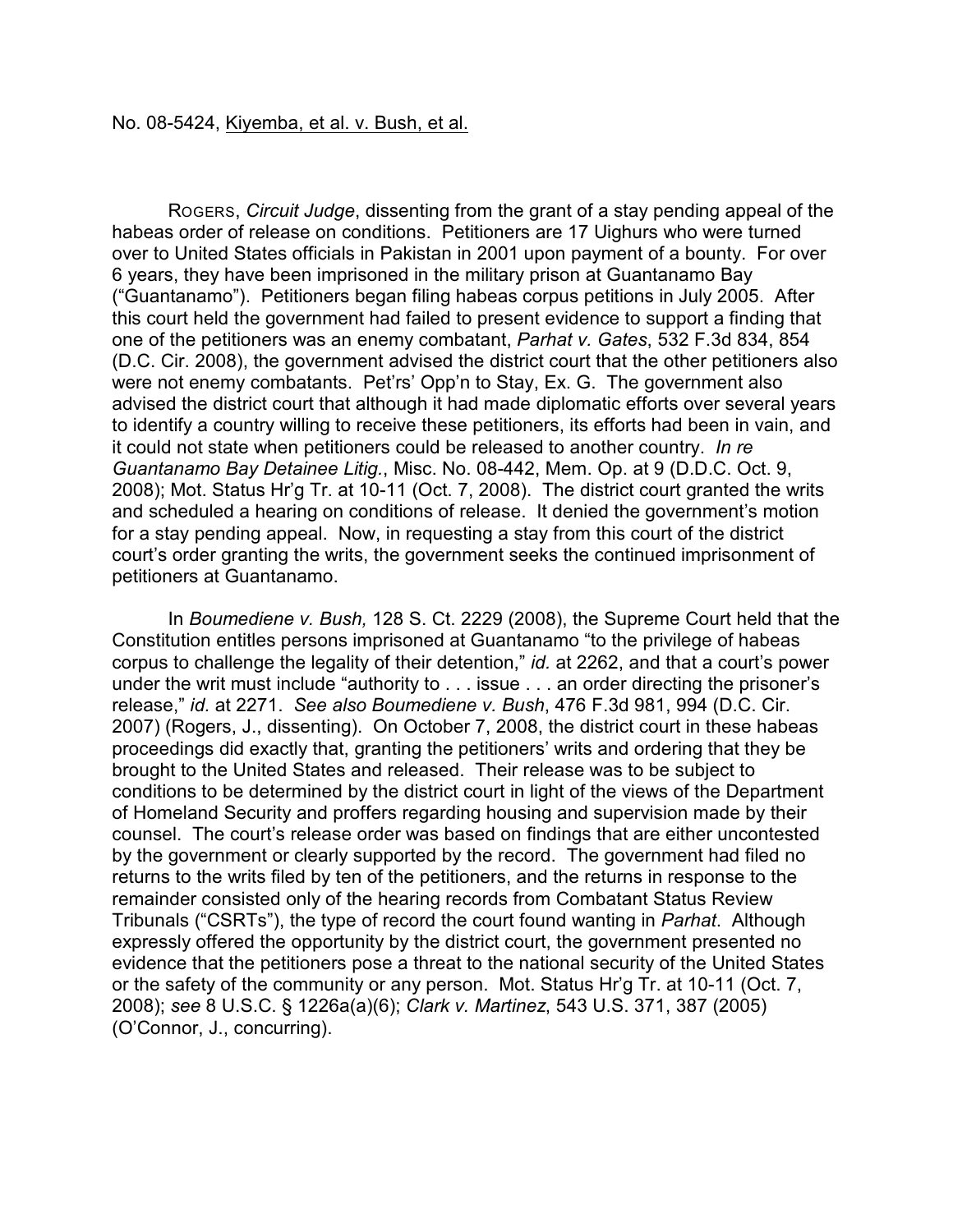No. 08-5424, Kiyemba, et al. v. Bush, et al.

Rule 23(c) of the Federal Rules of Appellate Procedure provides that:

While a decision ordering the release of a prisoner is under review, the prisoner must — unless the court or judge rendering the decision, or the court of appeals, or the Supreme Court . . . orders otherwise — be released on personal recognizance, with or without surety.

FED. R. APP. P. 23(c). Under *Hilton v. Braunskill*, the presumption of release pending appeal of a habeas grant is subject to consideration by the appellate court of the four factors traditionally considered in deciding whether to grant a stay. 481 U.S. 770, 777 (1987). Those four factors also weigh against a stay here.

First, as regards the likelihood of success on the merits, the government has abandoned its theory that petitioners can be held as enemy combatants, and the government does not argue that it may indefinitely imprison a person at Guantanamo solely because it deems him "dangerous." Instead, the government now makes two arguments: first, that under the separation of powers the decision on whether to admit the petitioners into the United States "rests solely with the political branches," Gov't's Mot. for Stay at 13-16, and second, that immigration laws preclude a habeas court from ordering the release of an inadmissible alien into the United States. On both points, the government does not show "a strong likelihood of success on appeal." *Hilton*, 481 U.S. at 778. The first argument misstates the law. In interpreting immigration statutes, the \* Supreme Court has made clear that, in at least some instances, a habeas court can order an alien released with conditions into the country despite the wish of the Executive to detain him indefinitely. *Clark v. Martinez*, 543 U.S. 371, 386-87 (2005); *Zadvydas v. Davis*, 533 U.S. 678, 695 (2001). It is thus both inadequate and untrue to assert that the political branches have "plenary powers over immigration," Gov't's Reply at 2. *See Zadvydas*, 533 U.S. at 695 (purported "'plenary power' to create immigration law" is "subject to important constitutional limitations.")

The government's second argument on the merits seems to be that — under either 8 U.S.C. § 1182(a)(3)(B), regarding aliens who have engaged in "terrorist activity," *id*. § 1182(a)(3)(B)(iii), or 8 U.S.C. § 1226a(a)(1) & (3), regarding the detention of terrorist aliens — petitioners are inadmissible because they were members of, or received weapons training from, a terrorist group. Gov't's Mot. at 13-14; *see* 8 U.S.C. § 1182(a)(3)(B)(i)(VIII). As an initial matter, the government did not proffer evidentiary support for this argument in the district court. Even putting that aside, the argument is at best problematic. As noted, the Supreme Court has held that even inadmissible

<sup>\*</sup> Nor, as shown below, do the second and fourth factors militate against release. The government thus cannot rely on simply showing "a substantial case on the merits," if indeed it has so shown. *Hilton*, 481 U.S. at 778.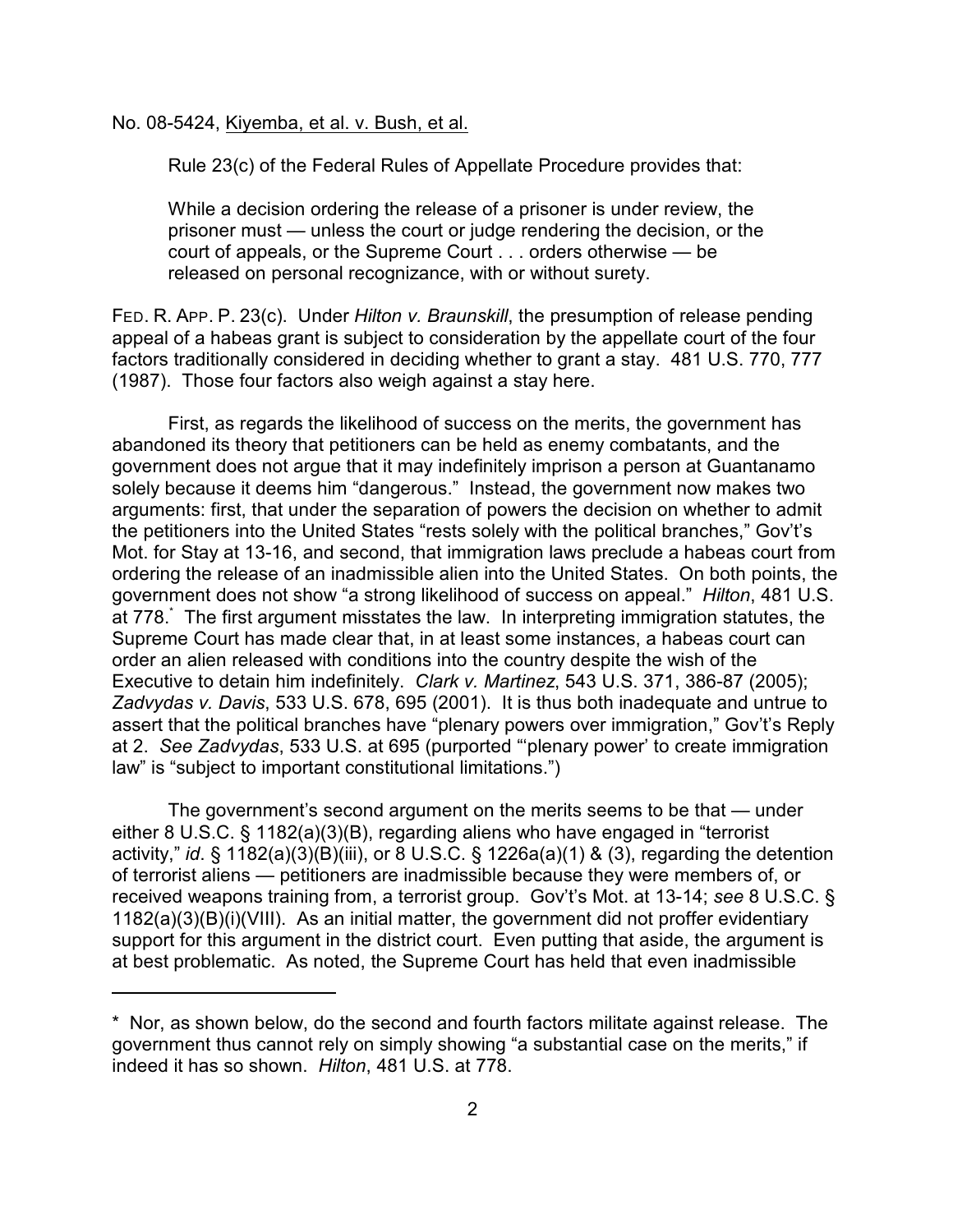### No. 08-5424, Kiyemba, et al. v. Bush, et al.

aliens cannot be held indefinitely under the normal immigration detention statute, 8 U.S.C. § 1231, and petitioners have been imprisoned for over six years. *Clark*, 543 U.S. at 386-87; *Zadvydas,* 533 U.S. at 689. Additionally the government has made no showing that either the Attorney General or the Deputy Attorney General has "certified" petitioners for detention under the special alien-terrorist provision, § 1226a(a)(3), as required by that statute. The government seems to offer in support, at least in part, the CSRT records that this court has already found to "lack sufficient indicia of . . . reliability." *Parhat*, 532 F.3d at 836. In *Boumediene* the Supreme Court held that these petitioners have a right to habeas and that this right must encompass the power of a court to order release. 128 S. Ct. at 2266-67. Statutes are to be construed to avoid interfering with the constitutional privilege of habeas corpus, *e.g.*, *INS v. St. Cyr*, 533 U.S. 289, 299 (2001); *Zadvydas*, 533 U.S. at 690, and interpreting the immigration statutes to bar release from Guantanamo robs the petitioners' habeas right of meaning. The government's newly-minted contention, notwithstanding the Supreme Court's holding in *Boumediene*, is that petitioners' right to habeas provides "[a]t most . . . a right of release from custody on the *basis of their status as asserted enemy combatants*" but not actual release from imprisonment. Gov't's Reply at 4 (emphasis in original). This position "overworks legal fiction [by saying] that one is free when by the commonest of common sense he is bound," *Shaughnessy v. U.S. ex rel. Mezei*, 345 U.S. 206, 220 (1953) (Jackson, J., dissenting).

The government's reliance on *Mezei* is misplaced, most fundamentally because the Supreme Court's decision in that case rested on the proposition that inadmissible aliens have no constitutional rights because they are outside the territory of the United States, *id.* at 212; *Zadvydas*, 533 U.S. at 693. Here, the Supreme Court in *Boumediene* explicitly recognized that Guantanamo detainees have a constitutional right to habeas, 128 S. Ct. at 2267. (For this same reason, the government's attempt to distinguish *Clark* and *Zadvydas* on the grounds that petitioners are outside the territory of the United States, Gov't's Reply at 3, also fails.) This difference between the rights and remedies of Guantanamo detainees and Mezei makes sense because Mezei sought admission to the United States of his own will while these petitioners require admission because they were abducted by bounty hunters, brought by force to Guantanamo, and imprisoned as enemy combatants, which the government has conceded the petitioners are not. As petitioners point out, "[a]t least in the narrow context presented by this case, where the Government has created its own dilemma, *Mezei* cannot override *Boumediene's* core principle that the Constitution's design demands effective habeas review of unwarranted Executive intrusion into liberty." Pet'rs' Opp'n to Stay at 14.

Under the second factor, the government fails to establish irreparable harm. In arguing that the district court's order of release impinges on the political branches'